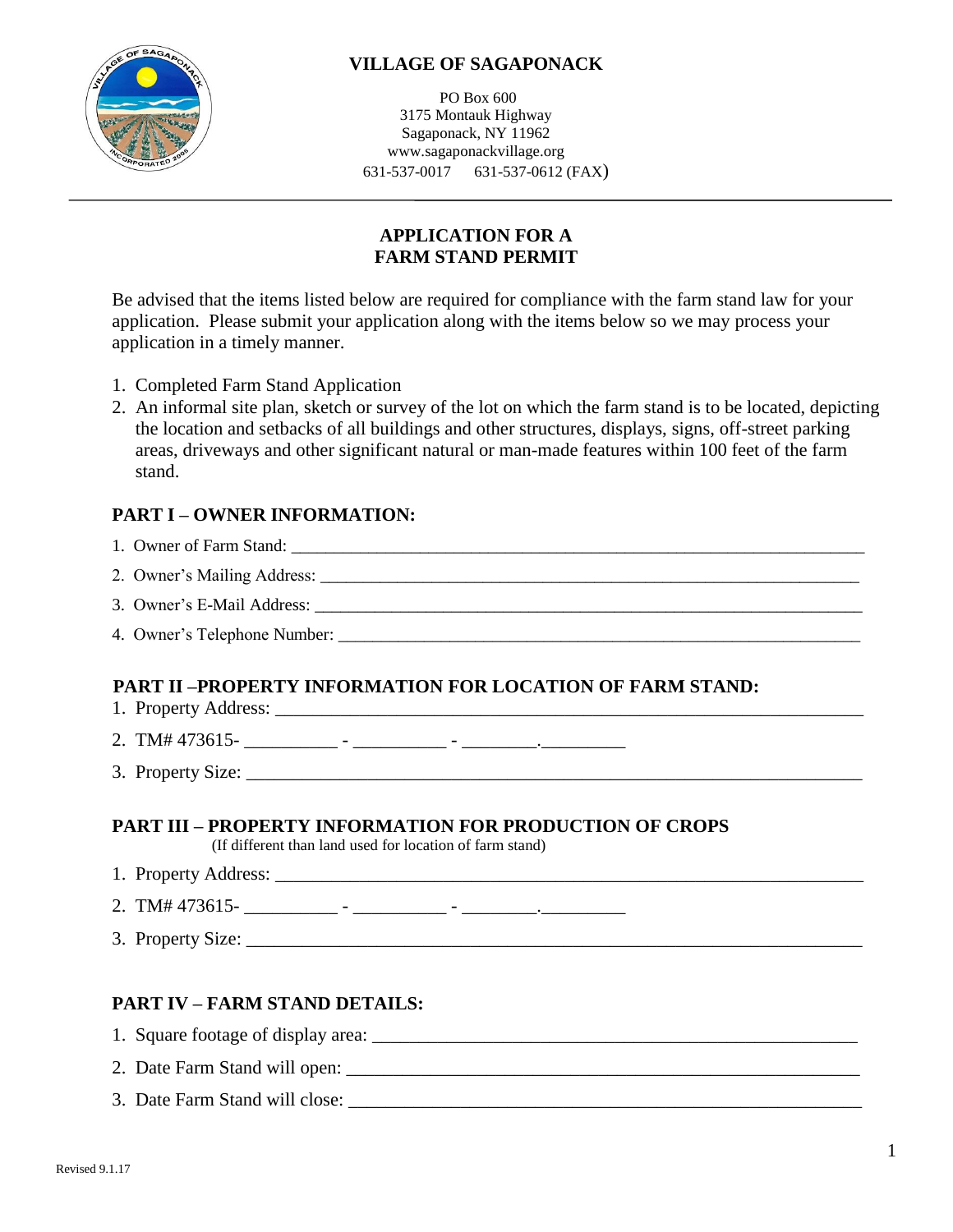|                           | 5. Crops not grown on the farm to be sold at the farm stand and percentage of display area occupied:          |
|---------------------------|---------------------------------------------------------------------------------------------------------------|
|                           |                                                                                                               |
|                           | 6. Other products to be sold at the farm stand other than crops and percentage of display area occupied:      |
|                           |                                                                                                               |
|                           | By signing this application I affirm that I have read the attached Village Code §245-36 entitled Farm Stands: |
| Signature                 |                                                                                                               |
|                           |                                                                                                               |
|                           | For Administrative Use Only                                                                                   |
|                           |                                                                                                               |
|                           |                                                                                                               |
| <b>Building Inspector</b> | Date                                                                                                          |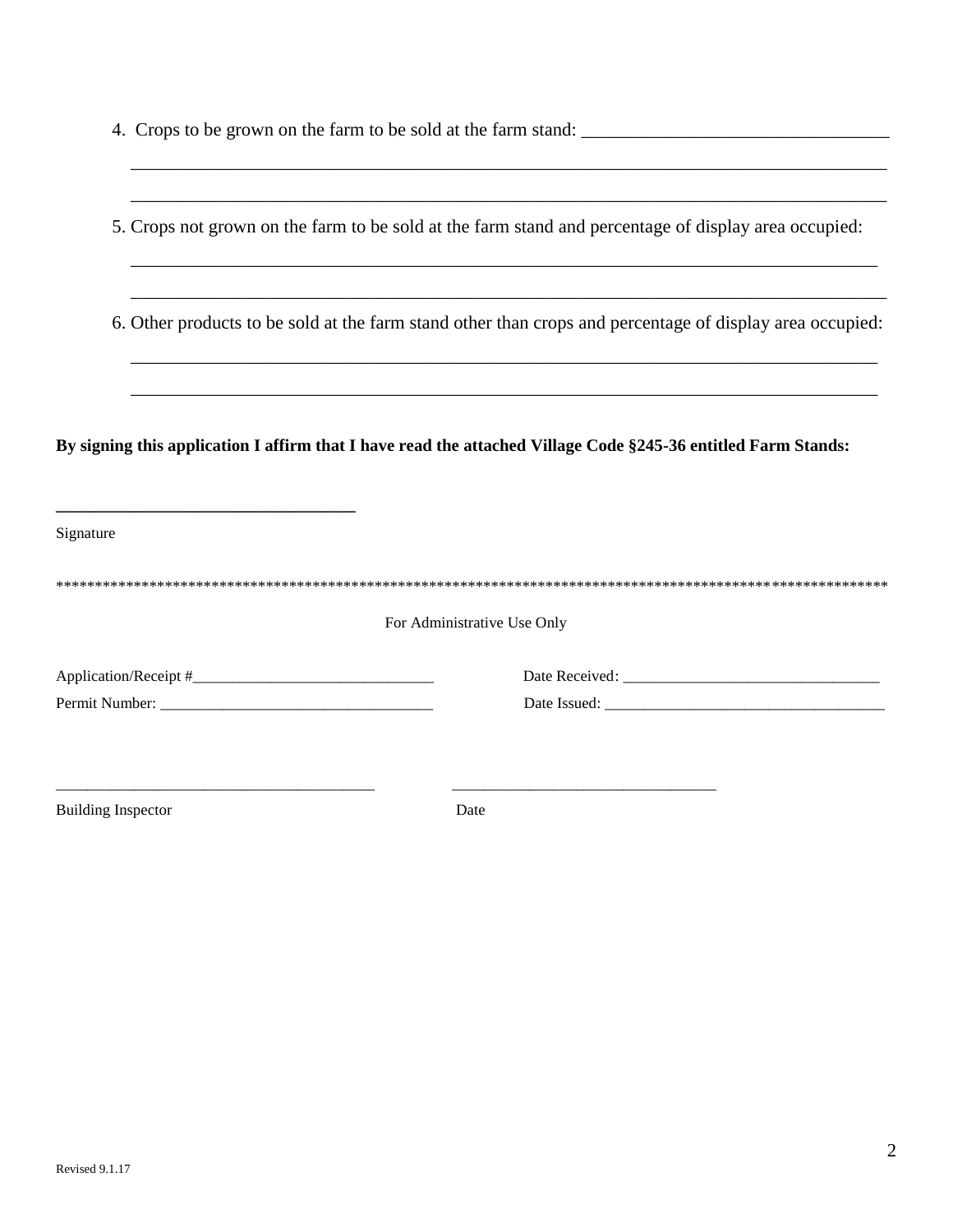

# **VILLAGE OF SAGAPONACK**

PO Box 600 3175 Montauk Highway Sagaponack, NY 11962 www.sagaponackvillage.org 631-537-0017 631-537-0612 (FAX)

# **§ 245-36. Farm stands.**

- A. It shall be unlawful to sell at retail crops and other farm-related products at a farm stand exceeding 30 square feet in area unless the farmer-operator shall apply for and receive a permit from the Building Inspector.
- B. The application for a farm stand permit shall contain:
	- (1) A written statement describing and listing all crops grown by the farmer applicant which will be eligible for sale at the farm stand and a list of all products intended for sale at the farm stand; and
	- (2) An informal site plan, sketch or survey of the lot on which the farm stand is to be located, depicting the location and setbacks of all buildings and other structures, displays, signs, off-street parking areas, driveways and other significant natural or man-made features within 100 feet of the farm stand.
- C. The Building Inspector may issue a permit for the retail sale of crops and other farm-related products for a maximum period of nine successive months in any twelve-month period; the permit shall state its expiration date.
- D. A farm stand shall only be an accessory use to the growing of crops by the farmer applicant consisting of field crops, fruits, vegetables and cut flowers on a lot or lots located in the Village aggregating no less than 10 acres where all of the lots are part of a single agricultural operation under the control of the farmer applicant.
- E. A farmer applicant may sell supporting farm products and farm products not grown by the farmer applicant from a farm stand, provided that the total area of the farm stand devoted to the sale of such products does at no time exceed 20% of the combined area of such products and the area devoted to the sale of products grown by the farmer, and the portion of the farm on which the farm stand is located shall be no less than three acres. Supporting farm products include baked goods, eggs, cheese and milk, preserves, syrup, salad dressing, juice, tropical fruits, prepackaged snacks, chips and cookies. Supporting farm products shall not include prepackaged grocery items, other dairy products, meats or other perishable items, the sale of which is expressly prohibited at a farm stand. In the event of an unanticipated crop failure arising solely by reason of force majeure, substitute products otherwise the same as those customarily grown by the farmer but purchased elsewhere may be sold from a farm stand.
- F. Farm stands shall comply with the following requirements:
	- (1) All farm stand buildings, structures and displays shall be set back no less than 10 feet from the edge of pavement. In no case shall any part of the farm stand buildings, structures and displays encroach on the public right-of-way. Such farm stands shall be an open walled structure not exceeding 600 square feet of display area.
	- (2) An area shall be provided for informal parking of at least five vehicles no less than 10 feet from the edge of the pavement.
	- (3) A vehicle not exceeding 6,000 pounds' net weight or a typical farm wagon may be utilized as a permitted farm stand but not any part of a vehicle customarily known as an "over-the-road tractor-trailer."